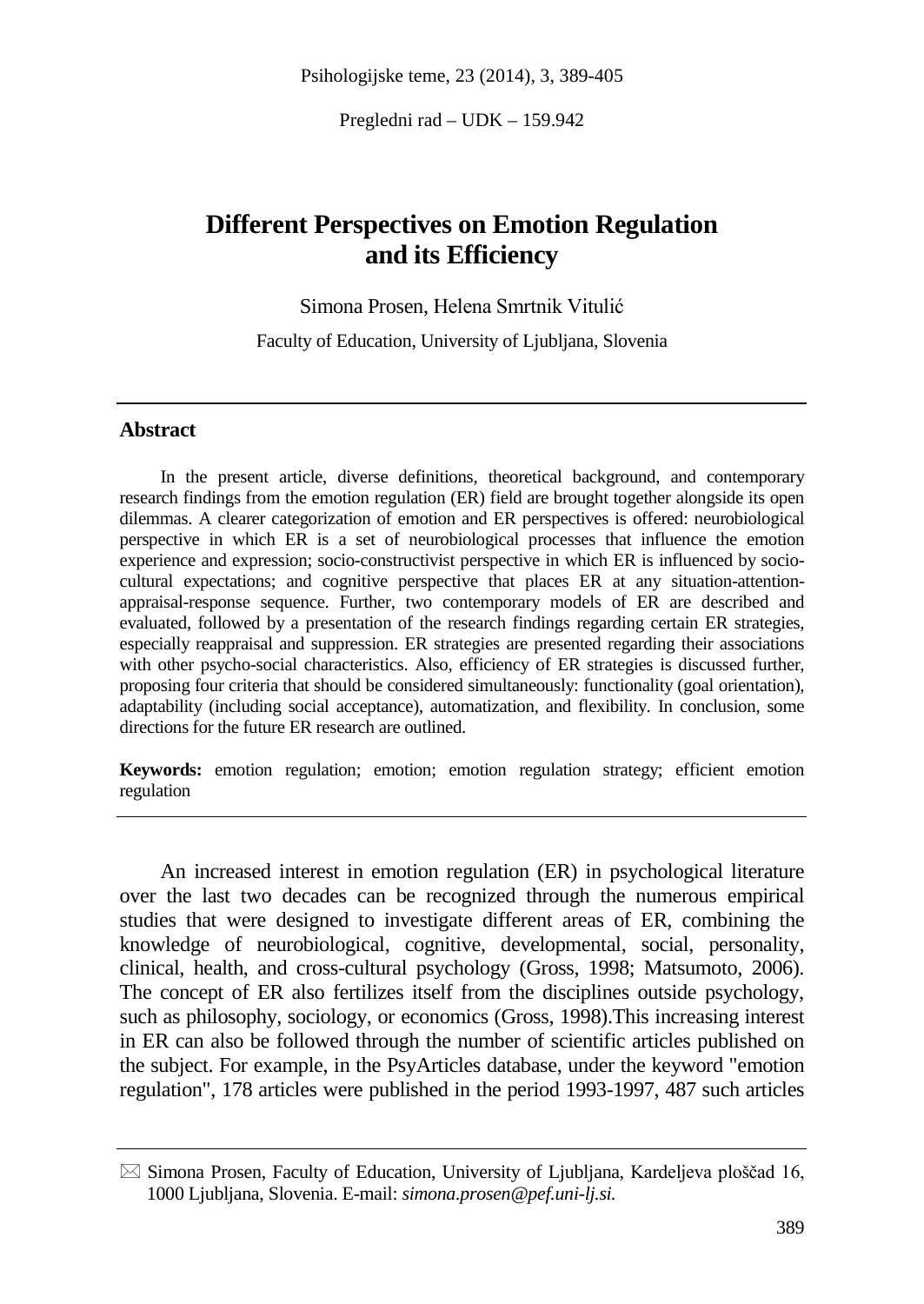in years 1998-2002, 1467 articles in years 2003-2007, and in the period 2008-2013, there have been an amazing 5393 articles.

ER includes different processes by which emotions may be modified. However, an interest in how emotions can and should be regulated is not new. One of the important precursors of the contemporary studies of ER is the psychoanalytic tradition with the study of anxiety and ego defense mechanisms aimed at regulating anxiety (Gross, 1999). Following this line of thought, ER is predominantly an unconscious process. The continuity of this tradition can still be traced in contemporary ER studies in its enduring concern with reducing unpleasant emotions and the (un)consciousness of regulatory processes, central to the study of psychopathology (Gross, 1999). The stress and coping strategies represent the second precursor to the research on ER. Coping includes the process of individual evaluation of situation and one's own capacities to respond to it (Folkman & Lazarus, 1985). A distinction was made between problem-focused coping, aimed at resolving the problem, and emotion-focused coping, "aimed at lessening the unpleasant emotional experience" (Gross, 1999, p. 555). Current ER research reflects the latter, that is, emotion-focused coping, although the studies focus increasingly on specific ER strategies (e.g., reappraisal, suppression, etc.). Importantly, there is a distinction made between coping and ER. However, we found that different authors understand this distinction in different ways – either coping is a broader category, including – besides emotional – also non-emotional actions taken to achieve – besides emotional – also non-emotional goals (Carver, Scheier, & Weintraub, 1989), or coping is limited to stress-eliciting situations – which is a narrower category (John & Gross, 2009).

Our discussion opens with an overview of the field of ER, including the contemporary perspectives, research, and findings in various areas of this topic. Different definitional dilemmas that appear in studies on ER are presented, and some possible answers are discussed. We then consider some of the ER strategies and continue with the discussion on ER efficiency. The insights of different findings on ER are aimed at identifying the important directions for its future investigation.

### *Different Perspectives on Emotion and ER*

Before conceptualizing ER, it is important to understand that its definition is influenced by all the previous discussions and research done in the field of emotions that will be outlined next. Generalized, in our view, there are three main perspectives regarding emotions: a predominantly neurobiological perspective (e.g., Izard, 1991; Izard et al., 2009; LeDoux, 1989; Panksepp, 1994), a predominantly cognitive (e.g., Frijda, 1988; Lazarus, 1991), and a predominantly socioconstructivist one (e.g., Hochschild, 2008; Mesquita & Albert, 2009). Each of these perspectives is accompanied by a consequently different understanding of ER.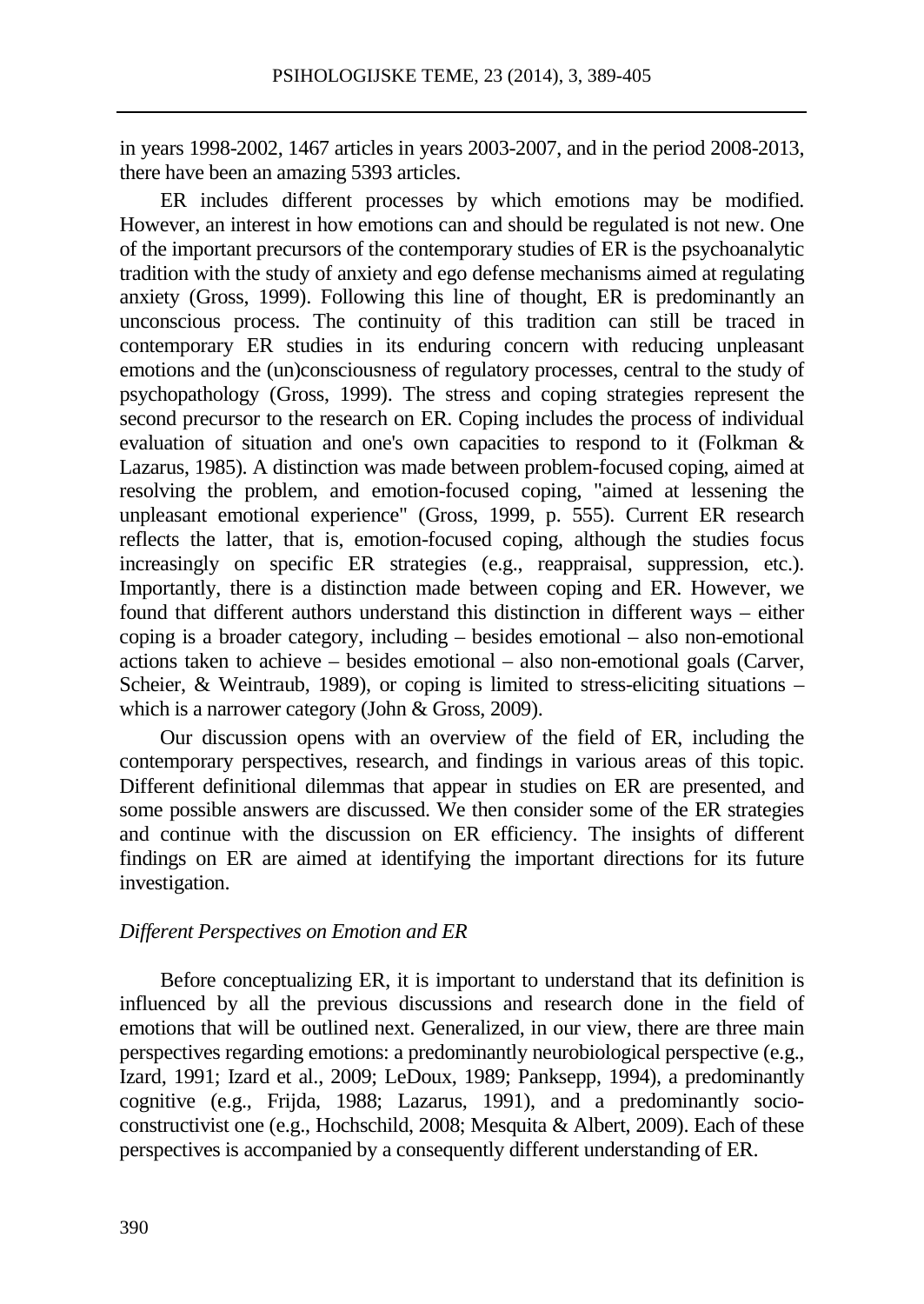From the neurobiological perspective, each emotion is caused by a specific brain circuit resulting in a coordinated experience, autonomic and neuro-endocrine responses, and usually concluding unobservable expressive behaviors (Ekman, 1992; Gross & Feldman Barrett, 2011; Izard et al., 2009; LeDoux, 1989; Panksepp, 1994). Emotions are understood "as biologically prepared capabilities that evolved and endured in humans because of their value for survival" (Cole, Martin, & Dennis, 2004, p. 319).

From this definition, the neurobiological perspective understands ER as a separate set of processes that either stop the emotion from launching or prevent it from being expressed once it is triggered. The brain structures involved in this process are primarily prefrontal cortices and anterior cingulated cortex, sub-cortical structures, including the amygdalae, hypothalamus, brain stem, and central grey (Damasio, 1998). On this hierarchical axis of neural structures, mutual regulatory influences appear between higher (e.g., prefrontal cortex) and lower (e.g., amygdalae) neural structures (Thompson, Lewis, & Calkins, 2008).

In the cognitive perspective, emotions are understood as a response to a subjectively important event that is appraised by an individual (Frijda, 1988; Lazarus, 1991). An emotion is constructed from a sequence of different processes, starting with an appraisal of the situation and ending with experiential, behavioral, or physiological response (Gross & Feldman Barrett, 2011; Oatley & Jenkins, 1996; Prosen, Smrtnik Vitulić, & Poljšak-Škraban, 2013; Smrtnik Vitulić, 2009). However, whether appraisals cause emotions, precede them, or co-occur with them, remains unresolved among authors (Cole et al., 2004). In this perspective, ER can take place at any situation-attention-appraisal-response sequence, but special attention is given to (re)appraisal (Sheppes & Gross, 2011).

In the socio-constructivist perspective, the context in which emotions appear is emphasized. Emotions are socially structured and expressed through social expectations in an individual's cultural environment that differ in their worldviews, ideologies, values, and concepts of self (e.g., Hargreaves, 2000; Hochschild, 2008; Keller & Otto, 2009; Mandal, 2007; Markus & Kitayama, 1991; Matsumoto, 2006; Triandis, 1989). Socio-cultural environment contributes in important ways to ER in terms of the degree to which individuals modify situations, modify understanding of these situations, or modify emotional reactions (Ekman, 1992; Mesquita & Albert, 2009; Thompson, 2011).

However, we observe that many models of emotions and ER do not fit in a sole perspective, as emotions and ER cannot be understood only as neurobiological, cognitive, or socio-cultural processes. For example, Gross (1998) combines a neurobiological with the cognitive perspective, whereas Matsumoto (2006) combines a cognitive with a social perspective. Examples of such unitary definitions of ER can be found in different authors. Siegel (1999) defines ER as the neural, cognitive, and behavioral/action processes that sustain, amplify, or attenuate emotion arousal and the associated motivational, cognitive, and action tendencies.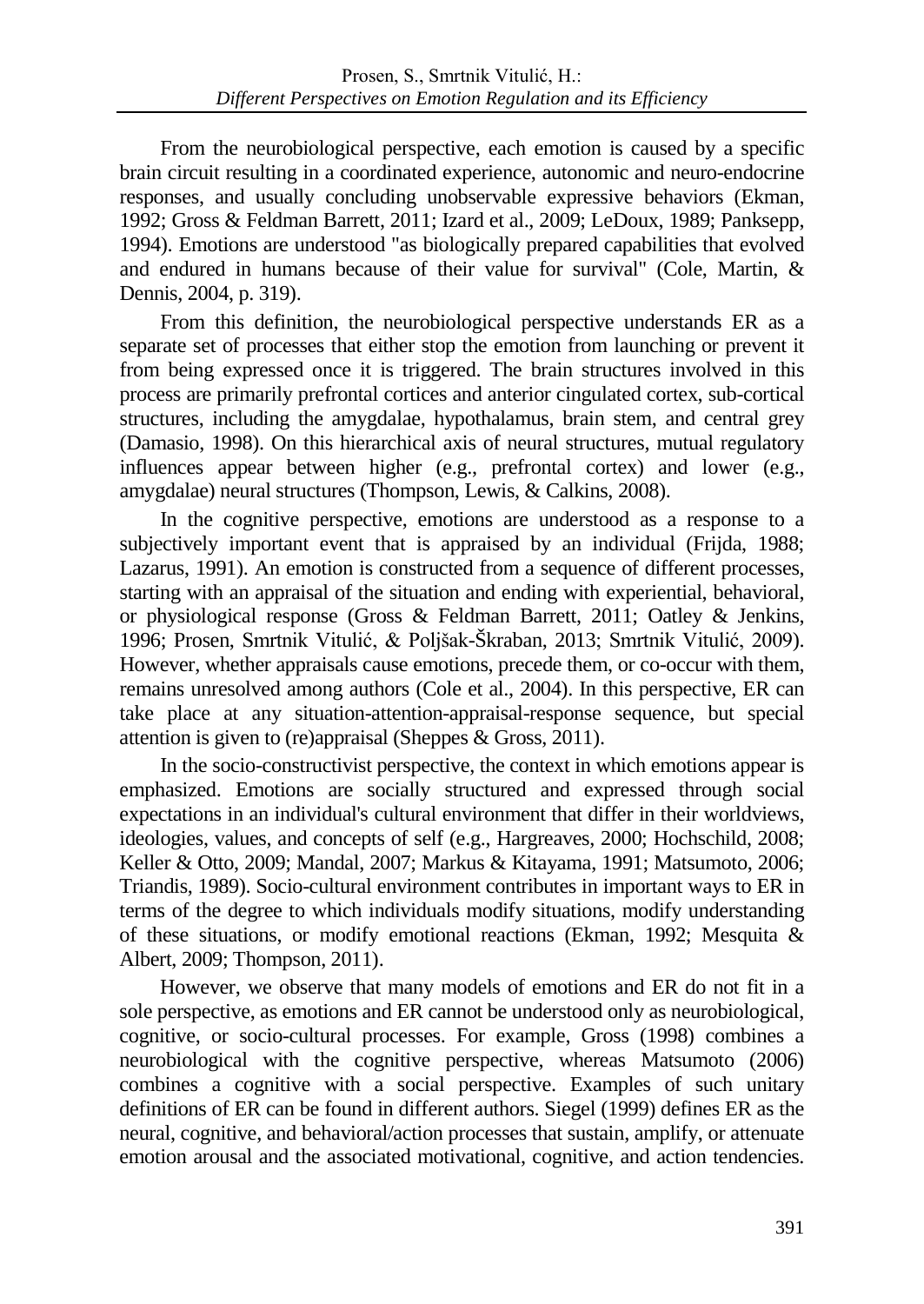Gross (1998) claims that ER involves the initiation of new, or the alteration of ongoing emotional responses through the action of regulatory processes that individuals use to influence the emotions they generate, when they do so, and how these emotions are experienced and expressed.

These definitions emphasize the contents of the processes involved in ER. However, some ER definitions emphasize more the characteristics of these processes, such as their consciousness, or goal orientation. The authors espousing this view (Eisenberg, Hofer, & Vaughan, 2009; Gross & Thompson, 2009; McRae, Ochsner, Mauss, Gabrieli, & Gross, 2008; Thompson & Meyer, 2009) define ER processes as those behaviors, skills, and strategies, whether conscious or unconscious, automatic or controlled, that serve to monitor, evaluate, modulate, inhibit, and enhance emotional experience and expression to accomplish one's goals. ER also involves the ability to reflect on the complexity and value of one's own emotions in a self-supporting manner (Cole, Michel, & Teti, 1994, as cited in Diamond & Aspinwall, 2003a).

Nevertheless, we also recognized many conceptual differences that remain open regarding the emergence of the ER. The ER strategies may occur intrapersonally – strategies for self-regulation, or interpersonally – strategies used to regulate the emotions of others (Campos, Walle, Dahl, & Main, 2011). However, some authors claim that ER as a whole is interpersonal, since the emergence of emotions is inherently relational (van Kleef, 2009).

Maybe the most zealous discussion among the researchers exists on whether the emotions and ER are one or two distinct processes. On the one hand, emotions and ER are argued to be one and the same process, as emotions are self-regulatory in their nature (e.g., Kappas, 2011).On the other hand, other authors (e.g., Gross, 1998) defend the view that emotions and ER are two different processes, and the regulation can take place either before or after the emergence of emotions.

Another dilemma regarding ER is whether the emotions are regulating – causing changes inside and outside of an individual, or whether they are regulated – referring to changes in the activated emotions such as their valence or intensity (Cole et al., 2004; Eisenberg & Spinrad, 2004; Siegel, 1999). We found different perspectives regarding this dilemma.

In addition, when reading studies from different fields of psychology, we recognized an inconsistency regarding the understanding of ER; some authors – mostly in the field of psychotherapy – use this term to address only the efficient, functional, adaptive ways of dealing with emotions, whereas for the opposite they use a term dysregulation (e.g., Schore, 2001; Siegel, 1999). On the other hand, some authors (e.g., Gross, 1999) do not make such a distinction and use the term ER regardless of its (in)efficiency. This dilemma will be discussed further in the section on ER efficiency.

The numerous views and approaches concerning ER may appear somewhat confusing. Also, a comprehensive classification of potential ER strategies remains a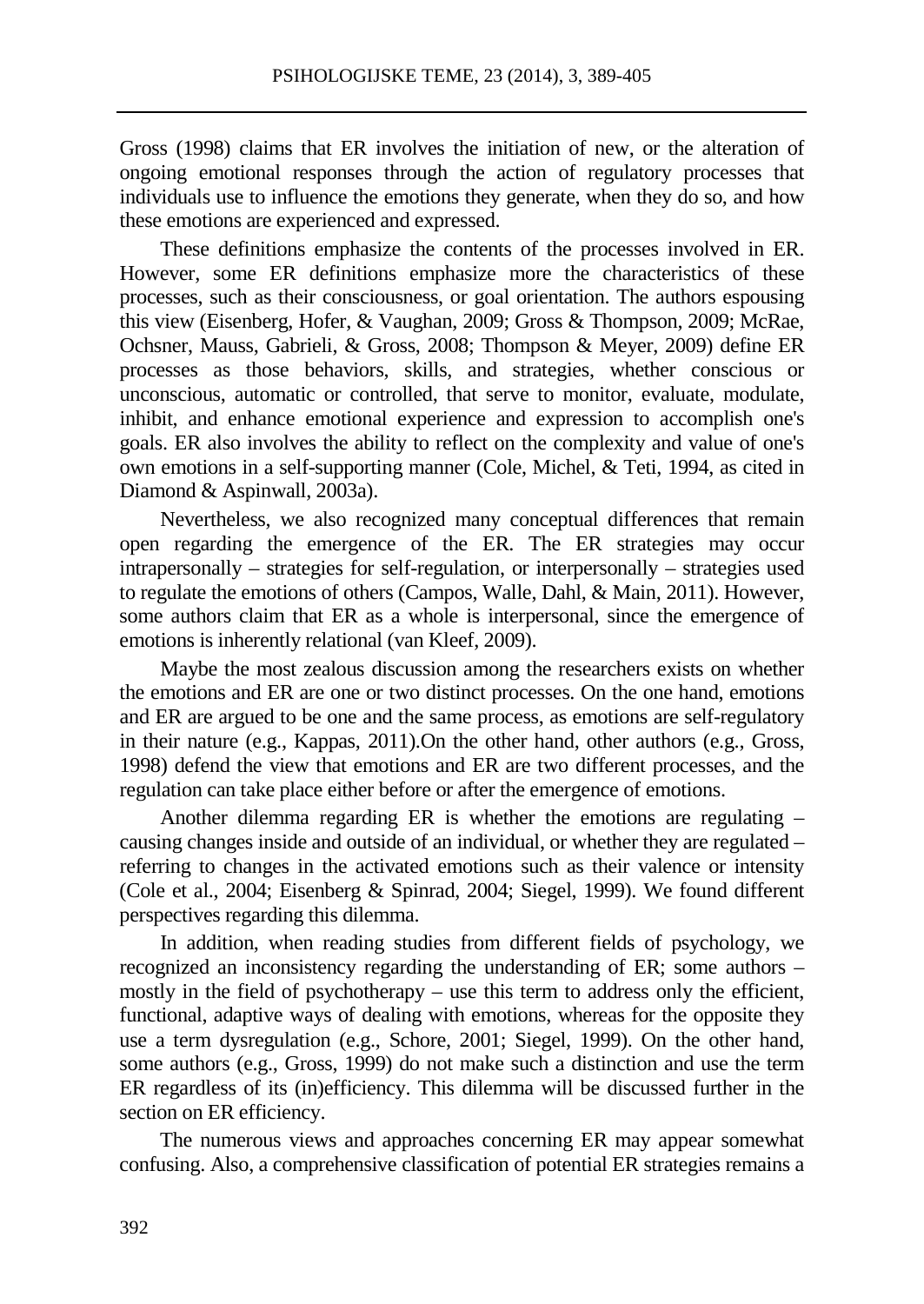challenge yet to be met. ER strategies could be classified and analyzed in terms of their characteristics. The characteristics include (1) intensity – increasing or decreasing the power of a certain emotion; (2) temporality – what is the duration of a certain ER strategy – is it momentary or long-lasting; (3) sequence – when does a certain ER strategy occur in the emotion-generation process;  $(4)$  content – is a certain ER strategy focused on the physiological, cognitive, or behavioral processes; (5) neurological processing – where in neural hierarchy does a certain ER strategy begin – is it top-down (from the prefrontal cortex to amygdalae) or bottom-up (from the limbic system to higher cortical regions); (6) volition/awareness – is a certain ER strategy conscious (also voluntary, controllable, effortful, intentional, deliberate, explicit), or unconscious (also nonvoluntary, automatic, effortless, unintentional, habitual, implicit); (7) intra-/interpersonal – is a certain ER strategy a part of individual's intrapersonal or interpersonal process, used for self-regulation or for the regulation of others; (8) goal orientation – is a certain ER strategy self-oriented (aimed at managing one's own goals) or other-oriented (motivated by the perceived goals of others). Each ER strategy could be analyzed regarding each of the above characteristics, for example, more or less intensive. But, as the majority of the above characteristics actually represent a continuum rather than distinctive categories, an exclusive categorization of ER strategies cannot be achieved. A comprehensive model of ER strategies would thus have to include some other, maybe higher-order categories that would allow for an exclusive categorization of ER strategies. In our best of knowledge, two such models have been proposed: one by Gross and Thompson (2009), named process model of ER, and one by Koole (2009), which proposes target by function classification of ER strategies. Since they both receive a lot of attention in ER literature and represent a basis for several ER studies they will be outlined in greater detail in the following section.

## *Two Models of ER*

Process model of ER is an attempt to represent the different phases of emotions and their regulation (Gross & Thompson, 2009). This model sees emotion regulatory acts as having their primary impact at five different points in the emotion generative process: situation selection, situation modification, attentional deployment, cognitive change or cognitive reappraisal, and response modulation – of experiential, behavioral, or physiological response tendencies (Gross, 1998; Gross & Feldman Barrett, 2011). The most rudimentary influences include the increase and decrease of the mentioned tendencies (Gross, 1998).

However, when analyzing this model, we noticed it does not explain clearly where the emotion itself is placed. We thought of two possible explanations to this dilemma. (1) If the emotion includes the situation-attention-appraisal-response processes (Lazarus, 1991), then all five ER points contribute to the generation of emotion and are integrated in it. However, at the end of this process, the process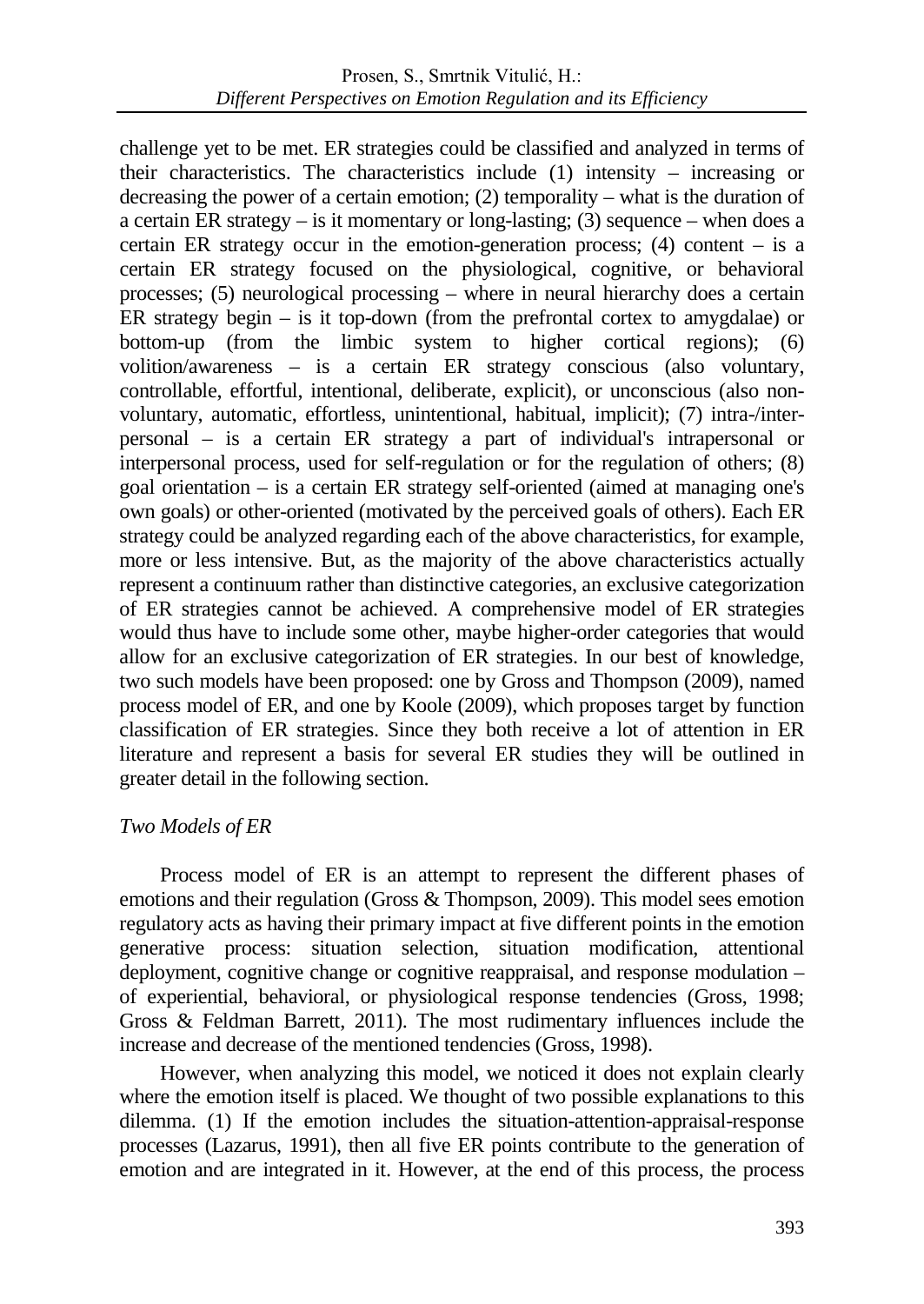may start all over again; thus it becomes antecedent to the potential new emotion. (2) If the emotion is limited solely to the response tendency (including specific behavioral, experiential, and physiological changes), certain ER points represent the regulation prior to emotion, and the fifth point, the regulation after the emotion has appeared. As Gross (1998) describes the first four emotion regulatory points as antecedent focused, and the fifth point as response focused, we think it may be concluded that he understands emotion solely as response tendency.

The described model of ER mentions several points in the emotion-generation process where different ER strategies can be used. As such, it may also apply as an ER strategies classification and it offers many possibilities for the research of these strategies. So far, however, only some of them have been studied more extensively.

On the other hand, Koole (2009) proposed a classification of ER strategies based on (1) emotion-generation systems that are being regulated and (2) psychological functions of ER. Emotion-generation systems include attention, emotion-relevant knowledge (e.g., appraisal), and body. Psychological functions of ER include satisfaction of hedonic needs, facilitation of goal achievement (understood as following one verbally reportable socially desirable norm), and optimizing global personality functioning. Even though this model represents a welcome attempt to include the vast number of ER strategies into exclusive higherorder categories the classification of empirical studies into these categories is somewhat unclear. For example, cognitive reappraisal has been classified as targeting person's knowledge and serving goal achievement (Koole, 2009). However, are one's appraisals always serving socially desirable verbally reportable goal?

### *Some ER Strategies and Their Associations with Psycho-Social Functioning*

There are an increasing number of studies including various ER strategies. The two most studied ER strategies are reappraisal and suppression and they will be explained in greater detail, followed by research data including some other ER strategies associated to health, social interactions, and academic achievement.

The individual's evaluation of a situation is emotion-generative. If the evaluation is changed, that is, reappraised, the reappraisal may also change the emotional response (Gross, 1999; Lazarus, 1991). Reappraisal entails changing the way one thinks about the emotional situation in terms of its meaning so as to change its emotional impact (Evers, Stok, & Ridder, 2010; Gross, 1998; Karademas, Tsalikou, & Tellarou, 2010). What can be changed is either an appraisal of the situation – what it means or how important it is, or an appraisal of the capacity one has to face its demands. Following reappraisal, a decrease of emotion experience is reported verbally but it does not necessarily mean a concomitant decrease in physiological response (Gross, 1999).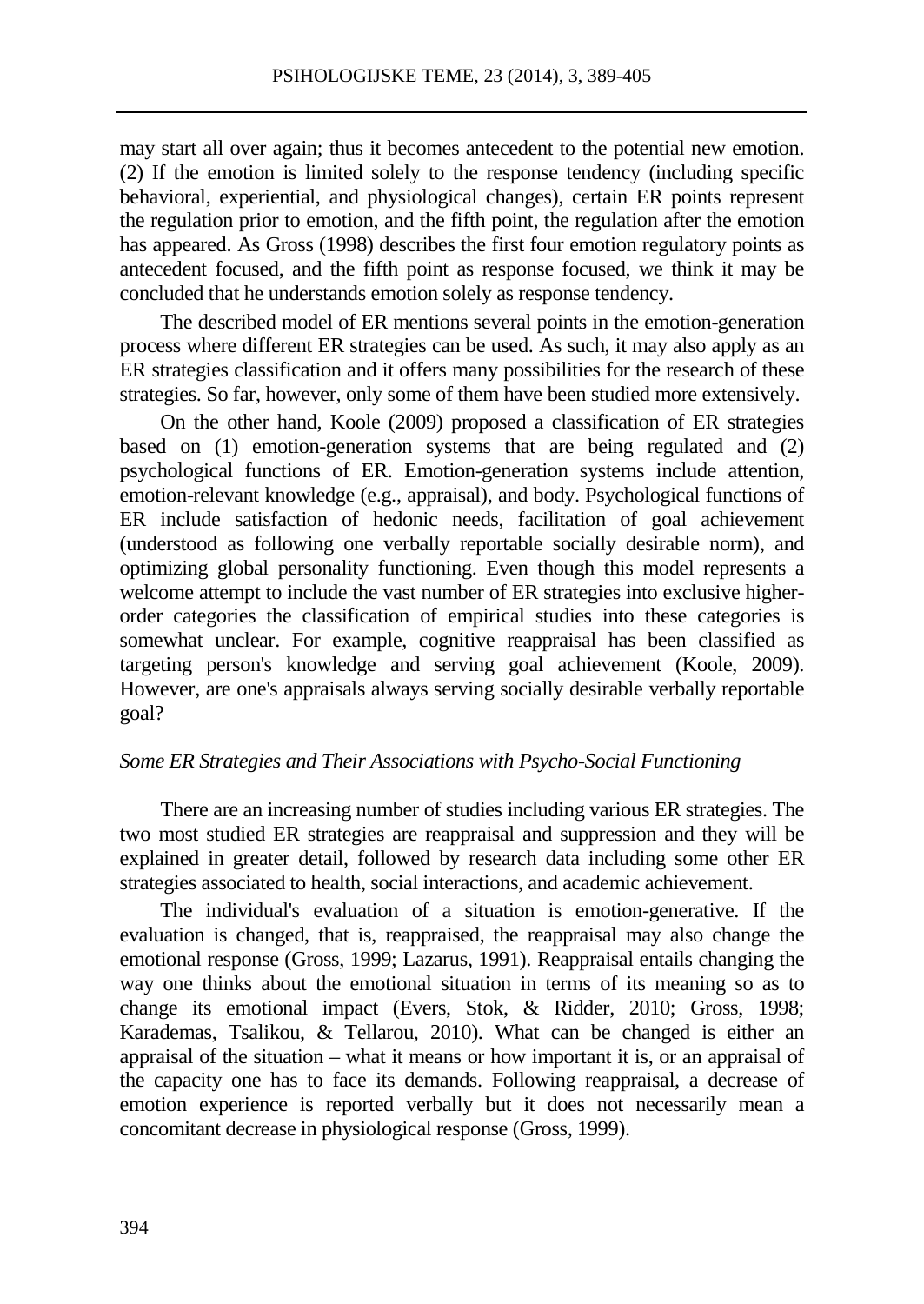Suppression entails the reduced expression or non-expression of emotions when in an emotional state, the process by which ongoing outward signs of emotion are inhibited (Evers et al., 2010; Gross, 1998; Gross & John, 2003; Gross & Thompson, 2009; Matsumoto, 2006). Suppression is efficient in lessening the outward - behavioral expression of unpleasant and pleasant emotions (Gross & John, 2003). For the pleasant emotions, their inner experience is also lessened (Gross & John, 2003), but the data on the effects of suppression on the experiential level of unpleasant emotion is ambiguous. Some studies report suppression decreases self-reported experience of some unpleasant emotions, but not others that may continue to linger and accumulate unresolved (e.g., Diamond & Fagundes, 2010; Gross & Levenson, 1997), whereas some studies even report an increase of unpleasant emotions experience (e.g., Gross & John, 2003).

Reappraisal, if understood as an ER strategy used prior to emotion occurrence, permits the modification of an entire emotional sequence, without notable physiological, cognitive, or interpersonal costs. The opposite is true for suppression that occurs late in the emotion-generative process, and primarily modifies the behavior. It consumes an individual's cognitive resources for the management of one's response tendencies, and creates a sense of discrepancy between inner experience and outer expression, alienating the individual from others and leading toward a negative feeling about the self (Gross & John, 2003).

The results of some studies including reappraisal and suppression will be presented, starting with reappraisal. The frequent use of reappraisal is significantly positively connected to well-being (Gross & John, 2003; John & Gross, 2009), to self-esteem (Gross & John, 2003), to secure attachment and social support (Gross & John, 2003), and memory for conversation contents (Richards, Butler, & Gross, 2003). In the majority of studies, the frequent use of suppression is negatively linked to well-being (Gross & John, 2003; John & Gross, 2009; Karademas et al., 2010), but in the study by Cote, Gyurak, and Levenson (2010) those individuals who could suppress their emotional reaction were the happiest with their lives and had higher income and socioeconomic status. The frequent use of suppression may also be negatively linked to social functioning (Gross & John, 2003; Martini & Busseri, 2012).The influence of suppression on memory depends on the memory task. For example, in the study by Richards and Gross (2000) where memory for emotional events was measured, the association with the suppression was negative. In the study by Richards et al. (2003), suppression decreased the memory for conversation contents, but increased the memory for emotional reactions. In the field of health studies, suppression is frequently connected to the negative outcomes. The explanation may lie in its positive association to the sympathetic nervous system activation (Diamond & Fagundas, 2010; Gross, 2002) despite a concomitant decrease in somatic activity that may cause a selective inhibition of the immune system (Maier, Watkins, & Fleshner, 1994, as cited in Gross, 1998).The strategy of suppression in the mental health research was found to lead to increased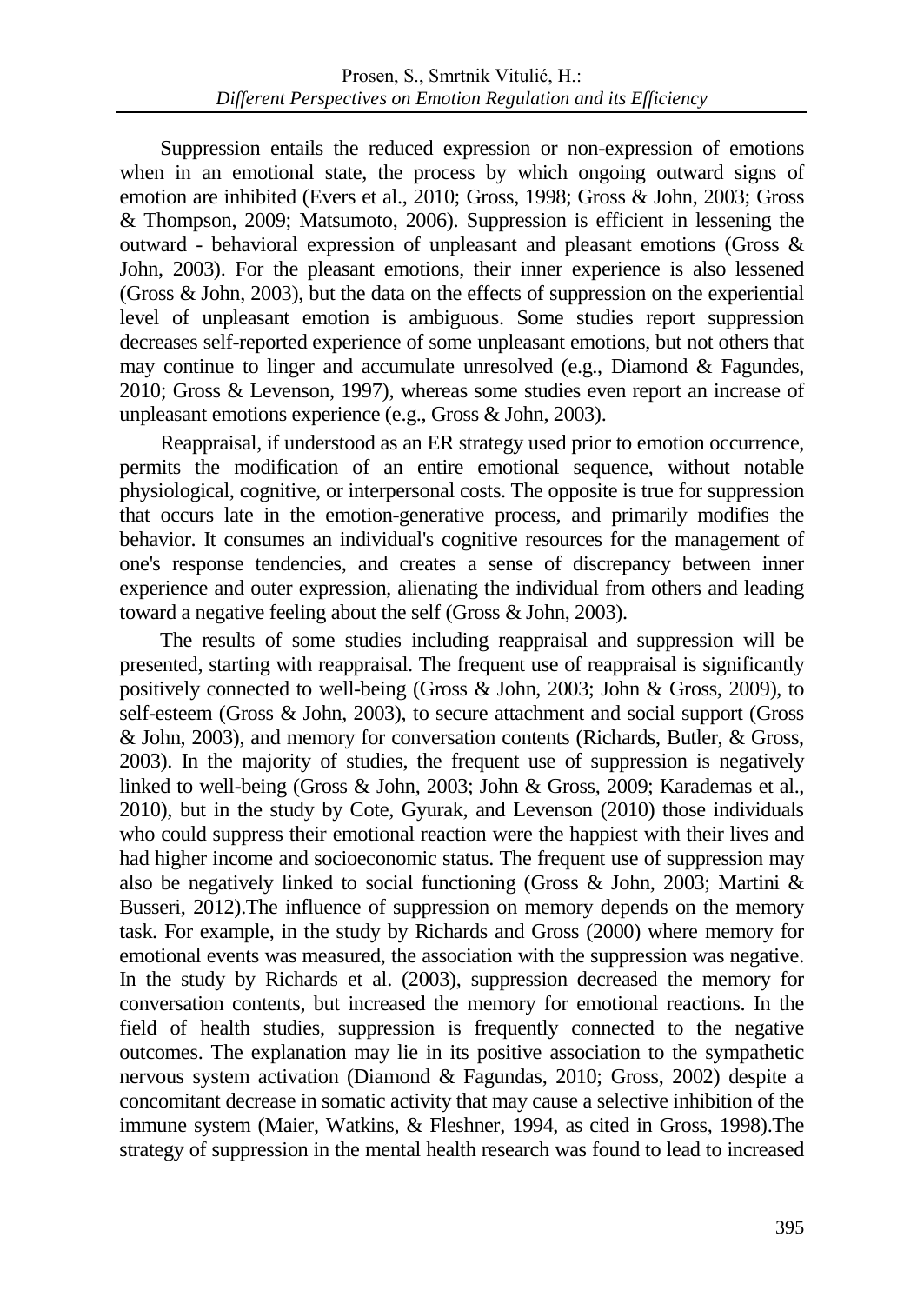comfort-food (i.e., chocolate, crisps) intake in the study on emotional eating by Evers et al. (2010). Suppression was also connected to depression, but only if it was accompanied by the individual's non-acceptance of emotions, which was the case for male participants (Flynn, Hollenstein, & Mackey, 2010). This study indicated that both suppression and acceptance of emotions should be taken into consideration when mental health studies are designed.

The reappraisal is generally considered as a more efficient ER strategy whereas suppression is considered as a less efficient ER strategy (Gross, 1998). However, the above mentioned data led us to the conclusion that such evaluation may be predetermined. Suppression may sometimes have positive consequences, and reappraisal can also have negative ones when it is applied too widely, leading toward defense mechanisms such as denial or rationalization (John & Gross, 2009). It is also important not to forget the possible contribution of other factors, for example, socio-cultural factors in the use of reappraisal and suppression. In his study, Matsumoto (2006) demonstrated that North Americans are using reappraisal more, whereas the Japanese are more likely to use suppression, indicating possible cultural preferences in ER strategies use.

Besides reappraisal and suppression, other ER strategies were studied in the mental health area: repression, situation avoidance, experiential avoidance, and rumination. Repression is an ER strategy pushing the unpleasant stimuli and their accompanying arousal out of consciousness (Bonnano & Singer, 1990, as cited in Gross, 1999). Situation avoidance is an ER strategy aimed at escaping the unpleasant situation (Aldao, Nolen-Hoeksema, & Schweizer, 2010), whilst the experiential avoidance can be defined as a tendency to escape private psychological experiences, such as thoughts or sensations (Boulanger, Hayes, & Pistorello, 2010). ER strategy that focuses individual's attention on one's depressive symptoms (Nolen-Hoeksema, 1991, as cited in Gross, 1999) is referred to as rumination. It is effortful, aimed at reducing depressive symptoms, although its actual effect is usually the opposite.

Two ER strategies, theorized to be protective against psychopathology, are reappraisal and acceptance of emotions, whereas ER strategies of suppression, repression, situation and experiential avoidance, and rumination are considered as risk factors for psychopathology, including anxiety, depression, eating disorders, and substance-related disorders (e.g., Aldao et al., 2010; Boulanger et al., 2010; Broberg, Hjalmers, & Nevonen, 2001; Flynn et al., 2010; Salzman, 1997). In the psychotherapeutic field of research, we also found some other ER strategies to be more represented (e.g., tracking, mindfulness, holding), focusing on the presentmoment (bodily) experiences (Ogden, Minton, & Pain, 2006). ER research is also present in the coronary heart disease, hypertension, and cancer studies: for example, Kravvariti, Maridaki-Kassotaki, and Kravvaritis (2010) found their connection with frequent unpleasant emotion expressiveness.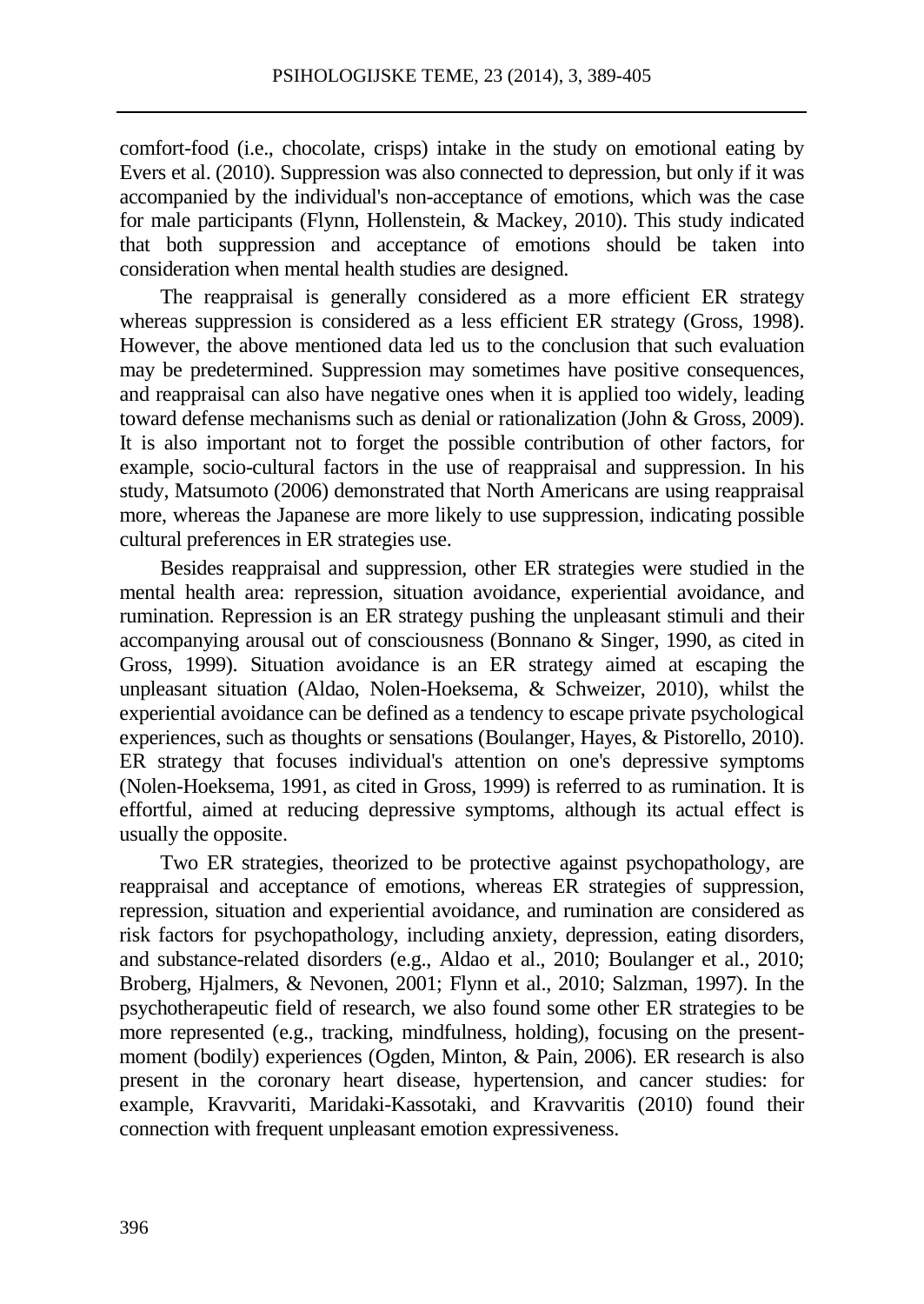In some cases, however, ER strategies were described as emotional control in general. In these studies, ER was a powerful mediator of interpersonal relationships and socio-emotional adjustment across a lifespan (Thompson & Meyer, 2009). Efficient ER was also positively associated with good social relationship with peers (e.g., Eisenberg et al., 2009; Lopes, Salovey, Cote, & Beers, 2005), the quality of the student–teacher relationship (e.g., Chang, 2009; Grazziano, Reavis, Keane, & Calkins, 2007; Meyer & Turner, 2007), and academic achievement (e.g., Grazziano et al., 2007; Gumora & Arsenio, 2002; Ohman, 1986, as cited in Gross, 1998). In conclusion, many ER strategies have been studied, providing important and useful information. However, many ER strategies still remain less explored, offering a number of possible research directions.

## *Efficiency of ER*

In the chapter on ER strategies it is apparent that reappraisal is generally considered a more efficient ER strategy, whereas suppression is considered to be a less efficient ER strategy (Gross, 1998). This distinction was already taken into consideration but it may also have opened a wider discussion on the efficiency of ER in general. It has encouraged us to try and find answers to the question: What is an efficient ER? Our goal is to take a closer look at the criteria defining this term and thus achieve its better understanding.

The efficiency of a certain ER strategy may be determined by its functionality (goal orientation), and adaptability (accordance to specific circumstances or context, including socio-cultural rules), (e.g., Scherer, 2011; Thompson, 2011). Functionality is defined as goal accomplishment. A common assumption is that the principal goal of ER is hedonic, leading to mood-repair by addressing the source of the unpleasant emotions, and mood-maintenance by avoiding information that might compromise a pleasant mood (Wegener, Petty, & Smith, 1995). A common misunderstanding of ER efficiency is that pleasant emotions are assumed to be regulated and unpleasant emotions are unregulated (Langlois, 2004). However, unpleasant and pleasant emotions may be in need of regulation, although some distinctions have been found in the use of ER strategies (Fredrickson, 2005). Research on ER has predominantly focused on unpleasant emotions because they impede social functioning, exploratory behavior, and cognitive processing (Fox & Calkins, 2003). The effects of pleasant emotions are the opposite – leading to the expanding body of research in this domain as well.

Continuing the discussion on functionality defined as goal orientation, an individual's goals can be multiple and sometimes contradictory. For example, certain ER strategies may help an individual accomplish immediate goals but may be inconsistent with the long-term goals (Thompson, 2011). The potential conflict between the multiple goals underlying ER is especially apparent in studies involving children at risk of affective disorders. When internalizing, these children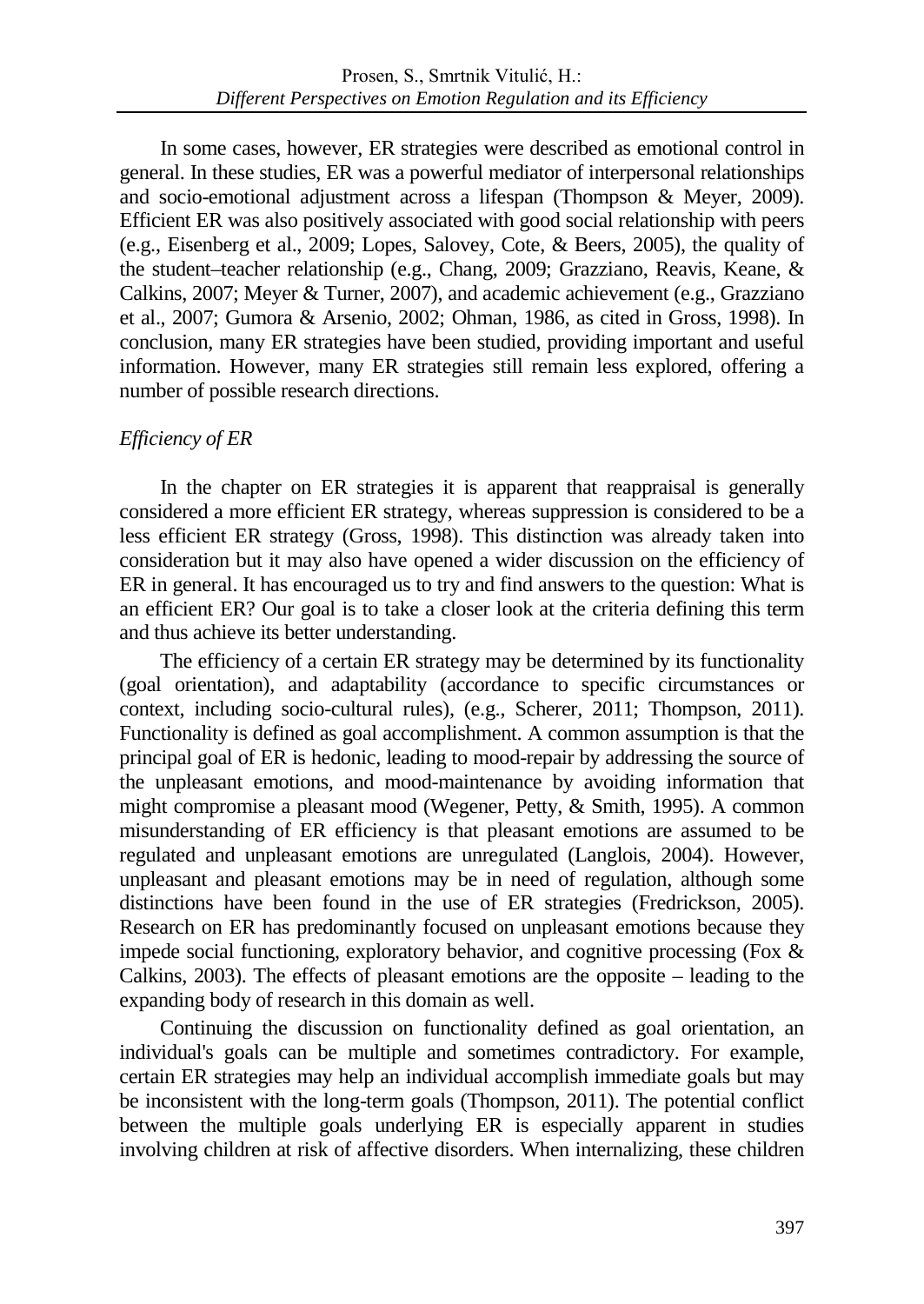suppress their anxiety to avoid teasing by their peers, even though it harms them from a long-term perspective (Rubin, Coplan, Fox, & Calkins, 1995; Suveg & Zeman, 2004). On the other hand, children with an externalizing pattern may show their anger in an aggressive manner to punish someone, but that is also counterproductive for their long-term relationships. Understanding the goal orientation of efficient ER may lead to awareness of diverse ways of managing emotions that are rarely inherently optimal or maladaptive. Rather, they are more or less functional in the context of specific goals under particular circumstances.

The second criterion of ER efficiency is adaptability. ER strategies are adaptive when they are in accordance with an individual's specific circumstances and contexts, including socio-cultural rules (e.g., Scherer, 2011; Thompson, 2011). Because the socialization processes mediate cultural and gender differences in managing emotions, individuals use ER skills that are socially conditioned (Thompson & Meyer, 2009). Consequently, we can conclude that the criteria for efficient ER are to a large extent socially constructed. When discussing the criterion for social acceptability of ER we may also consider the question of what is normal. This question is especially important for the field of clinical psychology and psychiatry. Many ER characteristics may be found in descriptions of different psychological disorders or diseases; for example, situation and experiential avoidance and rumination in depression diagnostic criteria (see American Psychiatric Association, 2000).

Another criterion of ER efficiency worth considering may be automatization. The word regulation comes from the Latin *regula* or "rule" – thus to regulate means to make regular. The final goal of regulation would then be to make a certain process automatic, since such processes are more consistent and reliable. In this manner, it could be argued that the criterion of ER efficiency is its level of automatization (Bargh & Williams, 2009). Yet another criterion of efficient ER involves flexibility (Gratz & Roemer, 2004), referring to the capacity to produce context-dependent emotional responses [\(Westphal,](http://www.ncbi.nlm.nih.gov/pmc/articles/PMC3183326/#R32) Seivert, & Bonanno, 2010).

Our discussion on ER efficiency assessment may be taken further with the inclusion of individual differences perspective. Individuals vary in their sensitivity for and capability to manage various emotion arousal levels that also have distinct neural pathways (Porges, 2001, as cited in Ogden et al., 2006; Siegel, 1999). Each of us has a "window of tolerance" in which intensity of emotional arousal is optimal, enabling us to function well (Siegel, 1999). Outside of this window, emotional arousal is either too high or too low leading toward increased sensitivity, disorganized mental processing and so on, or towards numbness, disabled mental processing and so on, respectively (Ogden et al., 2006; Siegel, 1999). This model provides an important conclusion: the efficiency of ER strategies should be assessed with great consideration for the differences between individuals and the fluctuation within a person. It has been used especially in the psychotherapeutic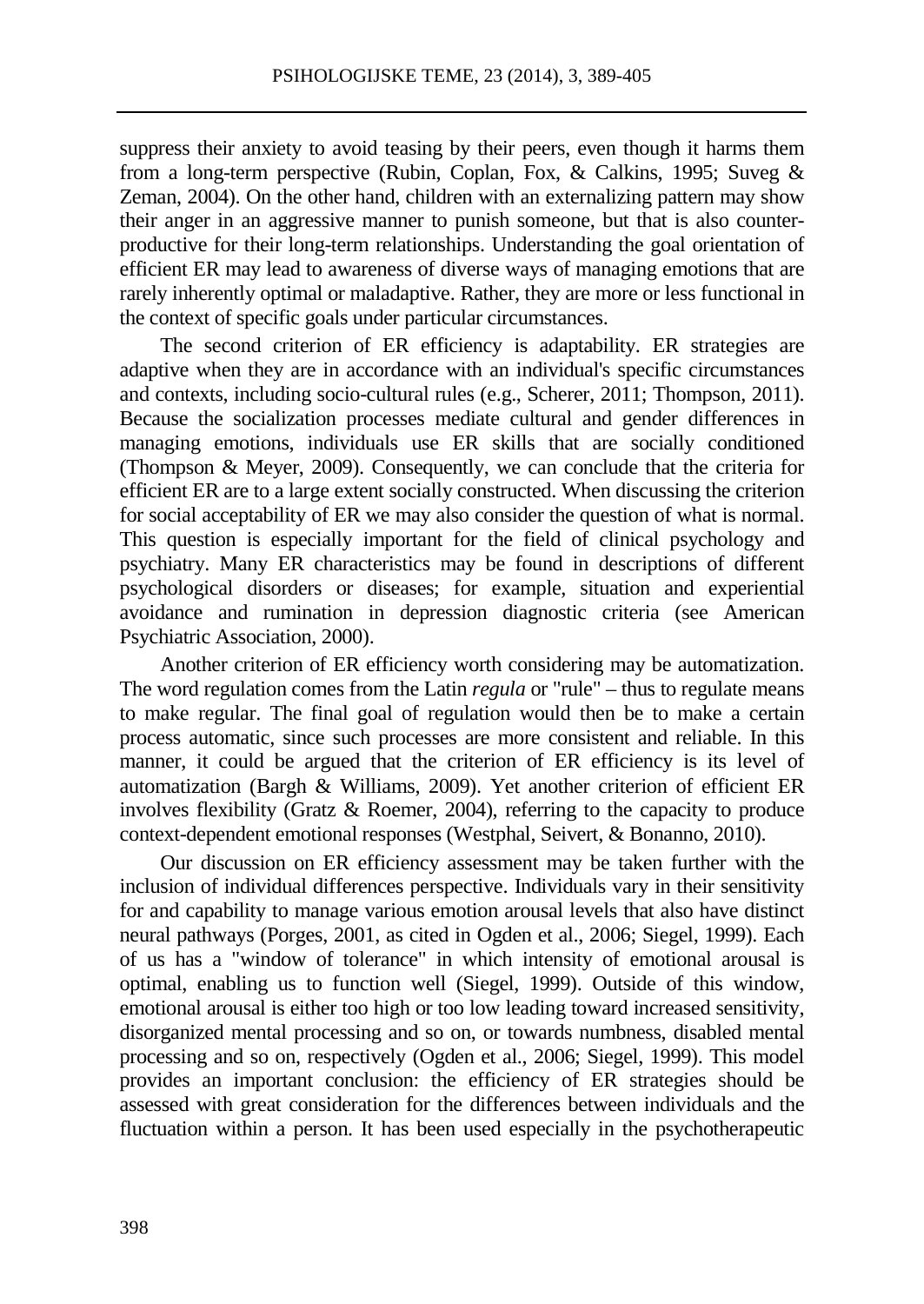context where the term ER is more commonly limited to efficient ways of dealing with emotions, whereas inefficient ways are termed emotion dysregulation.

Another very important nuance in ER efficiency assessment is its developmental course. Thompson and Goodman (2010) eloquently describe the growth of ER that can be – in our view – understood also as the efficiency assessment guidelines. (1) An individual becomes increasingly responsible for managing their own emotions, and (2) with time, mentalistic strategies of ER prevail over the behavioral ones. (3) ER strategies become broader, more sophisticated, and flexible, (4) tailored to encounter specific emotions as well as emotions in general. (5) ER strategies repertoire not only incorporates social and personal goals, but also cultural norms. Still, (6) ER strategies are consistent with an individual's personality.

Similarly to Thompson and Meyer (2009), we can conclude that emotionally well-regulated people are those who are capable of flexibly altering – in a socially acceptable way – how long, how intensely, or how quickly they feel as they do in a specific situation. "Optimal ER is not a developmental task to be mastered at a certain age […], but rather a ´moving target´ that is continually sensitive to changing goals and contexts" (Diamond & Aspinwall, 2003b, p. 149).

## **Conclusions**

Emotions and ER have become a central topic across psychological subdisciplines. This is not surprising as ER has very important implications on a wide range of individuals' functioning such as health and interpersonal relationships. As the field of ER is such a diverse one, it is difficult to integrate its different definitions, approaches, and findings. In the present article, we attempted to bring together these aspects by including contemporary theoretical background and research data from the ER field.

Besides the previously addressed dilemmas regarding ER, we also tried to delineate the new questions that emerged when we compared and contrasted the vast, sometimes contradictory opinions of different authors and to find the possible answers to these questions. Firstly, what are the general perspectives in conceptualizing ER? We described three possible distinctive perspectives on ER deriving from defining emotions themselves. Even if similar perspectives have been mentioned previously, we added a clearer categorization and connection between emotion and ER definitions. Secondly, where does the regulation actually take place in Gross and Thompson's ER model (2009)? This question is linked to a more general discussion among the authors of the field whether emotion and ER are one or two distinctive processes. However, this question has not been addressed previously for this model. Thirdly, what are the criteria for efficient ER? This question has also been included into previous research; however, the authors did not apply the criteria (functionality, adaptability, automatization, and flexibility) we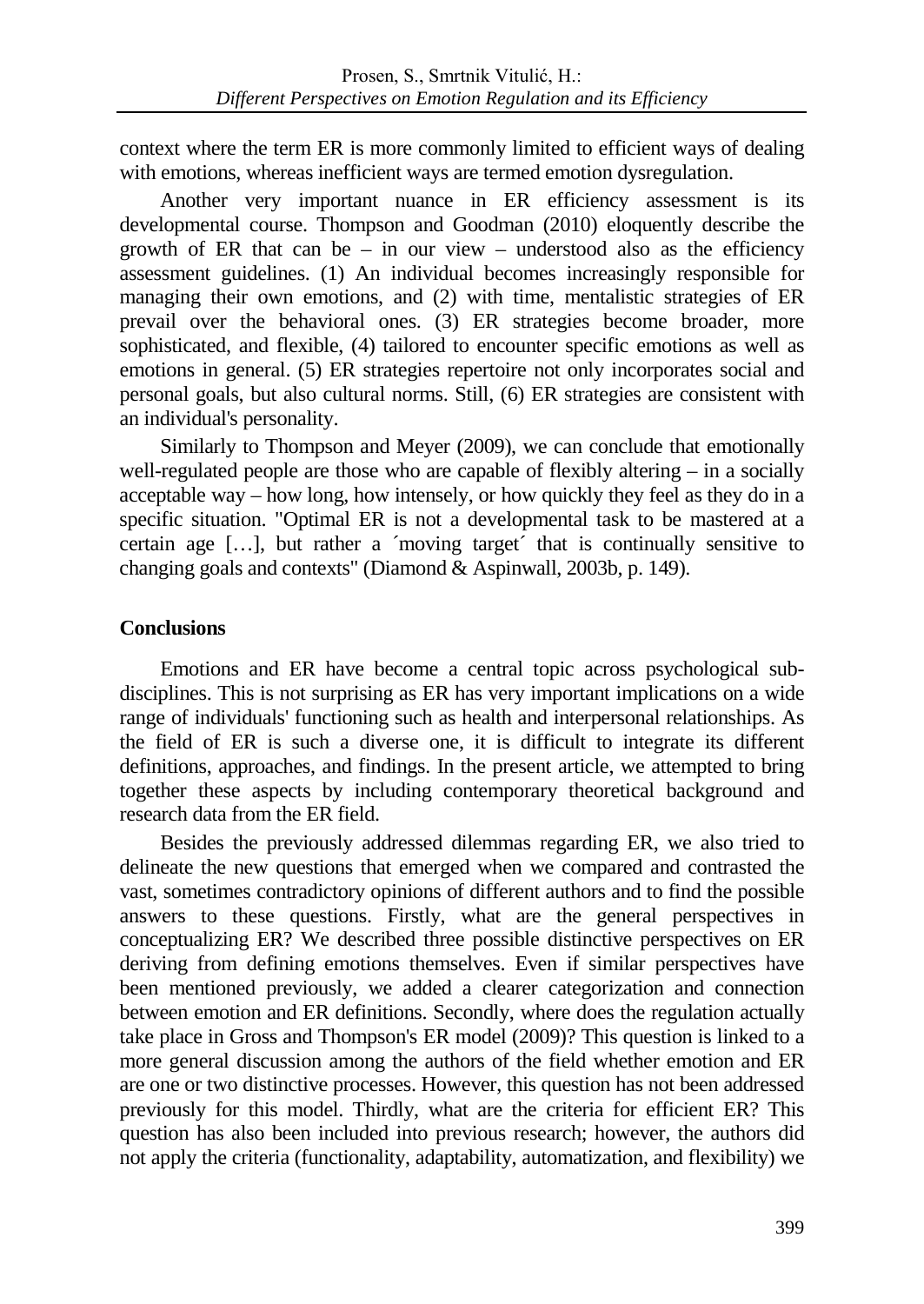proposed simultaneously. In order to address all these questions we offer some recommendations for future research.

As for conceptualizing ER, it would be sensible to achieve a greater consensus among the researchers when distinguishing between emotion and ER, to further clarify this area and thus facilitate greater comparability of research data. Until this is achieved we recommend for each empirical study to include a clear conceptual understanding of emotions and ER. As for ER efficiency, we delineated several criteria defining it: functionality (goal orientation), adaptability (including social acceptance), automatization, and flexibility. It may be quite a challenge to explore these criteria empirically. We suggest a few possible directions: functionality could be measured in terms of goal accomplishment. For example, a person may assess how helpful a certain ER strategy is for their immediate or long-term goal achievement. Adaptability could be assessed using the social consensus criterion of a certain cultural environment. However, specific group contexts should be acknowledged. Automatization may be determined via reaction times that measure the appearance of ER. As for flexibility, a person may describe their repertoire of ER strategies and its use across situations. It would also be interesting to study the efficiency of ER strategies during the developmental course.

We also thought of other research opportunities that remain open: other ER strategies (besides suppression and reappraisal) could be analyzed in greater detail. Research designs, aimed at specific ER characteristics within specific contexts and combining different methodological approaches, could be applied.

We hope that our reflections on these questions may lead toward a more complete view on the nature of ER and its functioning. Furthermore, we view the diversity in ER research as a possibility rather than disadvantage as it prompts us to question our assumptions and challenges us toward future research that will include advances in concept, methodology, and content.

#### **References**

- Aldao, A., Nolen-Hoeksema, S., & Schweizer, S. (2010). Emotion-regulation strategies across psychopathology: A meta-analytic review. *Clinical Psychology Review*, *30*, 217-237.
- American Psychiatric Association (2000). *Diagnostic and statistical manual of mental disorders, Fourth Edition, Text Revision: DSM-IV-TR*. Washington, DC: American Psychiatric Publishing, Inc.
- Bargh, J.A., & Williams, L.E. (2009). The nonconscious regulation of emotion. In J.J. Gross & R.A. Thompson (Eds.), *Handbook of emotion regulation* (pp. 429-445). New York: Guilford Press.
- Boulanger, J.L., Hayes, S.C., & Pistorello, J. (2010). Experiential avoidance as a functional contextual concept. In A.M. Kring & D.M. Sloan (Eds.), *Emotion regulation and*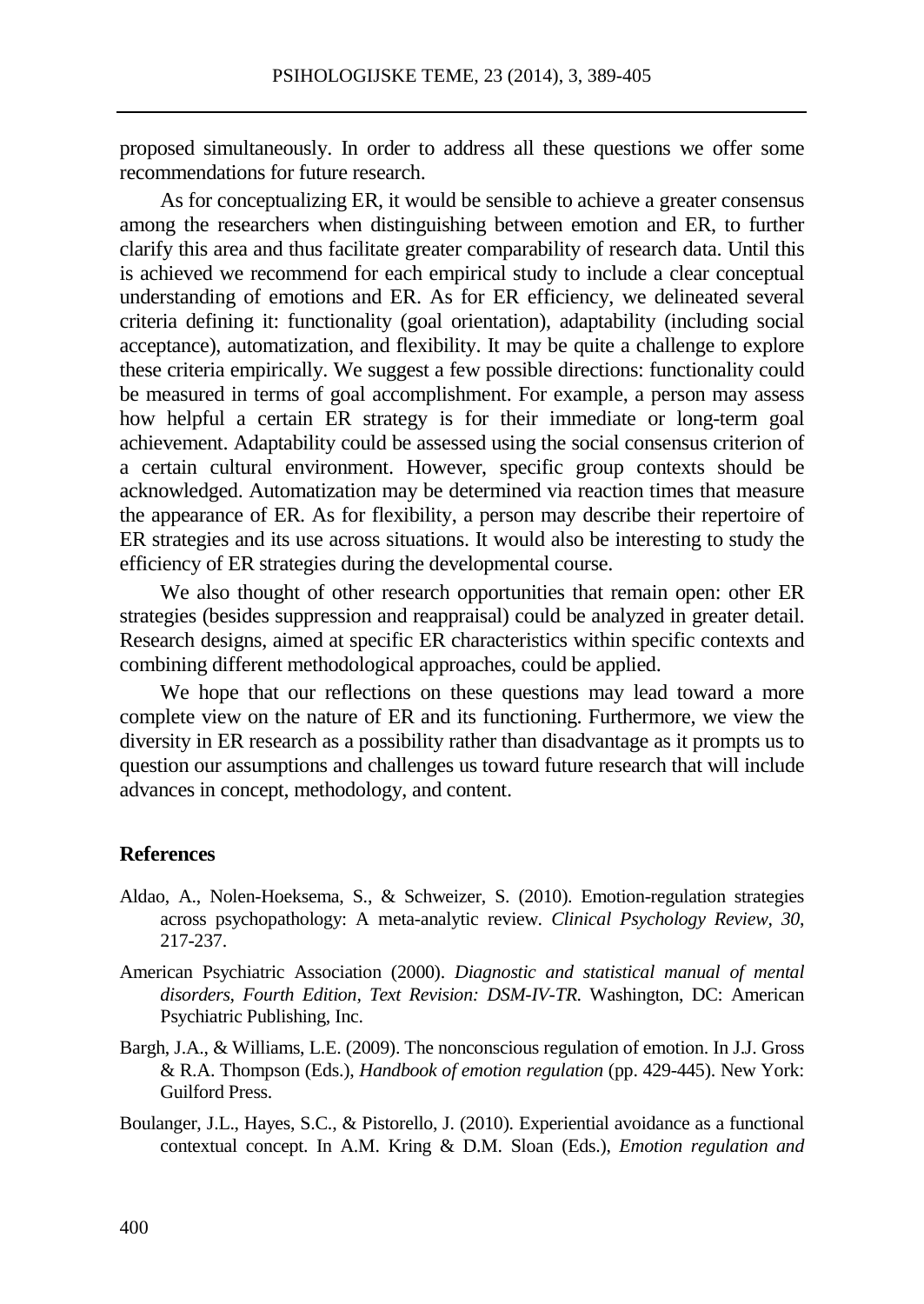*psychopathology: A transdiagnostic approach to etiology and treatment* (pp. 107-136). New York: Guilford Press.

- Broberg, A.G., Hjalmers, I., & Nevonen, L. (2001). Eating disorders, attachment and interpersonal difficulties: A comparison between 18- to 24-year-old patients and normal controls. *European Eating Disorders Review*, *9*(6), 381-396.
- Campos, J.J., Walle, E.A., Dahl, A., & Main, A. (2011). Reconceptualizing emotion regulation. *Emotion Review*, *3*(1), 26-35.
- Carver, C.S., Scheier, M.F., & Weintraub, J.K. (1989). Assessing coping strategies: A theoretically based approach. *Journal of Personality and Social Psychology, 56*(2), 267-283.
- Chang, M.L. (2009). *Teacher emotional management in the classroom: Appraisals, regulation, and coping with emotions*. Paper presented at the annual meeting of the American Educational Research Association, San Diego, CA.
- Cole, P.M., Martin, S.E., & Dennis, T.A. (2004). Emotion regulation as a scientific construct: Methodological challenges and directions for child development research. *Child Development*, *75*(2), 317-333.
- Cote, S., Gyurak, A., & Levenson, R.W. (2010). The ability to regulate emotion is associated with greater well-being, income, and socioeconomic status. *Emotion*, *10*(6), 923-933.
- Damasio, A.R. (1998). Emotion in the perspective of an integrated nervous system. *Brain Research Reviews*, *26*, 83-86.
- Diamond, L.M., & Aspinwall, L.G. (2003a). Integrating diverse developmental perspectives on emotion regulation. *Motivation and Emotion*, *27*(1), 1-6.
- Diamond, L.M., & Aspinwall, L.G. (2003b). Emotion regulation across the life span: An integrative perspective emphasizing self-regulation, positive affect, and dyadic process. *Motivation and Emotion*, *27*(2), 125-156.
- Diamond, L.M., & Fagundes, C.P. (2010). Psychobiological research on attachment. *Journal of Social and Personal Relationships, 27*, 218-225.
- Eisenberg, N., Hofer, C., & Vaughan, J. (2009). Effortful control and its socioemotional consequences. In J.J. Gross & R.A. Thompson (Eds.), *Handbook of emotion regulation* (pp. 287-306). New York: Guilford Press.
- Eisenberg, N., & Spinrad T.L.(2004). Emotion-related regulation: Sharpening the definition. *Child Development*, *75*(2), 334-339.
- Ekman, P. (1992). An argument for basic emotions. *Cognition & Emotion, [6](http://www.tandfonline.com/loi/pcem20?open=6#vol_6)*(3-4), 169-200.
- Evers, C., Stok, F.M., & de Ridder, D.T.D. (2010). Feeding your feelings: Emotion regulation strategies and emotional eating. *Personality and Social Psychology Bulletin*, *36*(6), 792-804.
- Flynn, J.J., Hollenstein, T., & Mackey, A. (2010). The effect of suppressing and not accepting emotions on depressive symptoms: Is suppression different for men and women? *Personality and Individual Differences*, *49*, 582-586.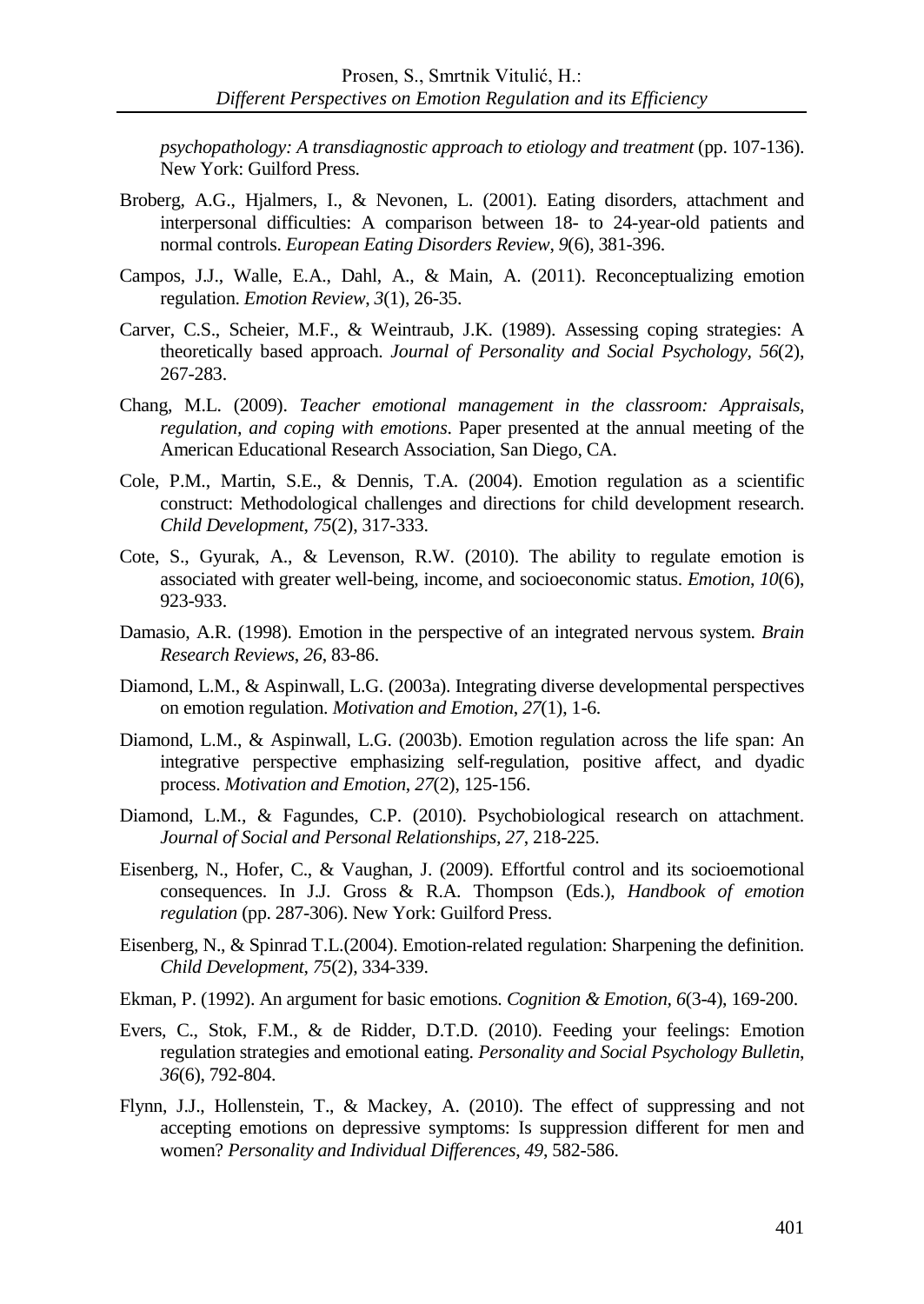- Folkman, S., & Lazarus, R.S. (1985). If it changes it must be a process: Study of emotion and coping during three stages of a college examination. *Journal of Personality and Social Psychology*, *48*(1), 150-170.
- Fox, S.D., & Calkins, N.A. (2003). The development of self-control of emotion: Intrinsic and extrinsic influences. *Motivation and Emotion*, *27*(1), 7-26.
- Fredrickson, B.L. (2005). Positive emotions. In C.R. Snyder & S.J. Lopez (Eds.), *Handbook of positive psychology* (pp. 120-134). Oxford: Oxford University Press.
- Frijda, N.H. (1988). The laws of emotion. *American Psychologist*, *43*(5), 349-358.
- Gratz, K.L., & Roemer, L. (2004) Multidimensional assessment of emotion regulation and dysregulation: Development, factor structure, and initial validation of the difficulties in emotion regulation scale. *Journal of Psychopathology and Behavioral Assessment, 26*(1), 41-54.
- Grazziano, P.A., Reavis, R.D., Keane, S.P., & Calkins, S.D. (2007). The role of emotion regulation in children's early academic success. *Journal of School Psychology*, *45*(1), 3-19.
- Gross, J.J. (1998). The emerging field of emotion regulation: An integrative review. *Review of General Psychology*, *2*(3), 271-299.
- Gross, J.J. (1999). Emotion regulation: Past, present, future. *Cognition & Emotion*, *13*(5), 551-573.
- Gross, J.J. (2002). Emotion regulation: Affective, cognitive and social consequences. *Psychophysiology*, *39*, 281-291.
- Gross, J.J., & Feldman Barrett, L. (2011). Emotion generation and emotion regulation: One or two depends on your point of view. *Emotion Review*, *3*(1), 8-16.
- Gross, J.J., & John, O.P. (2003). Individual differences in two emotion regulation processes: Implications for affect, relationships, and well-being. *Journal of Personality and Social Psychology*, *55*(2), 348-362.
- Gross, J.J., & Levenson, R.W. (1997). Hiding feelings: The acute effects of inhibiting negative and positive emotion. *Journal of Abnormal Psychology*, *106*(1), 95-103.
- Gross, J.J., & Thompson, R.A. (2009). Emotion regulation: Conceptual foundations. In J.J. Gross & R.A. Thompson (Eds.), *Handbook of emotion regulation* (pp. 3-24). New York: Guilford Press.
- Gumora, G., & Arsenio, W.F. (2002). Emotionality, emotion regulation, and school performance in middle school children. *Journal of School Psychology, 40*(5), 395-413.
- Hargreaves, A. (2000). Mixed emotions: Teachers' perceptions of their interactions with students. *Teaching and Teacher Education*, *16*(8), 811-826.
- Hochschild, A.R. (2008). Emotion work, feeling rules, and social structure. In M. Greco & P. Stenner (Eds.), *Emotions: A social science reader* (pp. 121-126). London: Routledge.
- Izard, C.E. (1991). *The psychology of emotion.* New York: Plenum Press.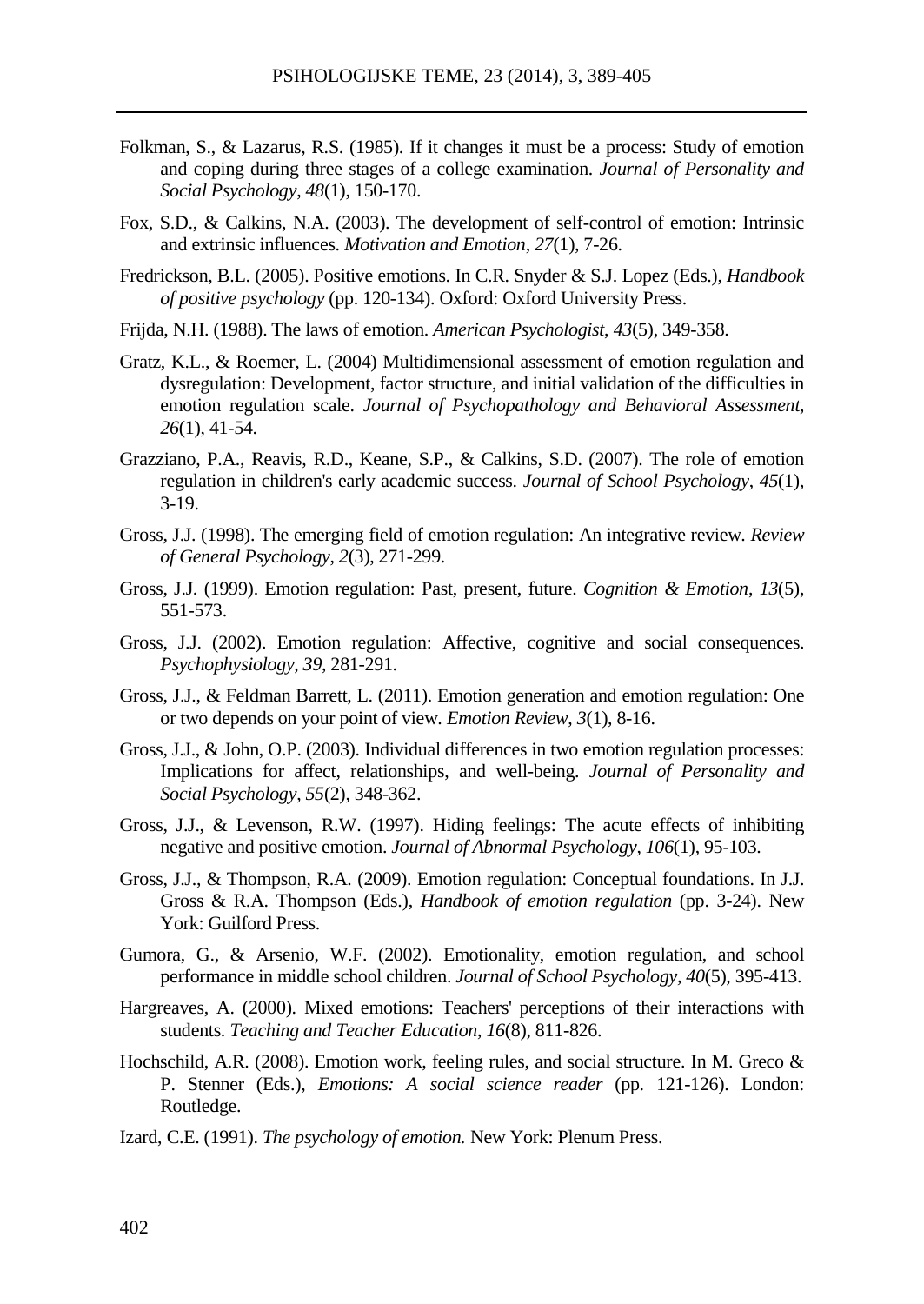- Izard, C.E., Woodburn, E.M., Finlon, K.J., Krauthamer-Ewing, E.S., Grossman, S.R., & Seidenfeld, A. (2009). Emotion knowledge, emotion utilization, and emotion regulation. *Emotion Review*, *3*(1), 44-52.
- John, O.P., & Gross, J.J. (2009). Individual differences in emotion regulation. In J.J. Gross & R.A. Thompson (Eds.), *Handbook of emotion regulation* (pp. 351-372). New York: Guilford Press.
- Kappas, A. (2011). Emotion and regulation are one! *Emotion Review, 3*(1), 17-25.
- Karademas, E.C., Tsalikou, C., & Tellarou, M-C. (2010). The impact of emotion regulation and illness-focused coping strategies on the relation of illness-related negative emotions to subjective health. *Journal of Health Psychology*, *16*(3), 510-519.
- Keller, H., & Otto, H. (2009). The cultural socialization of emotion during infancy. *Journal of Cross-Cultural Psychology*, *40*(6), 996-1011.
- Koole, S.L. (2009). The psychology of emotion regulation: An integrative review. *Cognition and Emotion*, *23*(1), 4-41.
- Kravvariti, E., Maridaki-Kassotaki, K., & Kravvaritis, E. (2010). Emotional intelligence and coronary heart disease: How close is the link? *Global Journal of Health Science*, *2*(1), 127-137.
- Langlois, J.H. (2004). Emotion and emotion regulation: From another perspective. *Child Development*, *75*(2), 315-316.
- Lazarus, R.S. (1991). *Emotion and adaptation*. New York: Oxford University Press.
- LeDoux, J.E. (1989). Cognitive-emotional interactions in the brain. In C.E. Izard (Ed.), *Development of emotion-cognition relations* (pp. 267-291). Hillsdale: Lawrence Erlbaum Associates.
- Lopes, P.N., Salovey, P., Cote, S., & Beers, M. (2005). Emotion regulation and the quality of social interaction. *Emotion*, *5*(1), 113-118.
- Mandal, E. (2007). Emotions of women and man similarities differences development. *The New Educational Review*, *12*(2), 169-184.
- Markus, H.R., & Kitayama, S. (1991). Cultures and the self: Implications of cognition, emotion and motivation. *Psychological Review*, *98*(2), 224-253.
- Martini, T.S., & Busseri, M.A. (2012). Emotion regulation and relationship quality in mother-young adult child dyads. *Journal of Social and Personal Relationships, 29*(2), 185-205.
- Matsumoto, D. (2006). Are cultural differences in emotion regulation mediated by personality traits? *Journal of Cross-Cultural Psychology*, *37*(4), 421-437.
- McRae, K., Ochsner, K.N., Mauss, I.B., Gabrieli, J.J.D., & Gross, J.J. (2008). Gender differences in emotion regulation: An fMRI study of cognitive reappraisal. *Group Processes & Intergroup Relations*, *11*(2), 145-162.
- Mesquita, B., & Albert, D. (2009). The cultural regulation of emotions. In J.J. Gross & R.A. Thompson (Eds.), *Handbook of emotion regulation* (pp. 486-503). New York: Guilford Press.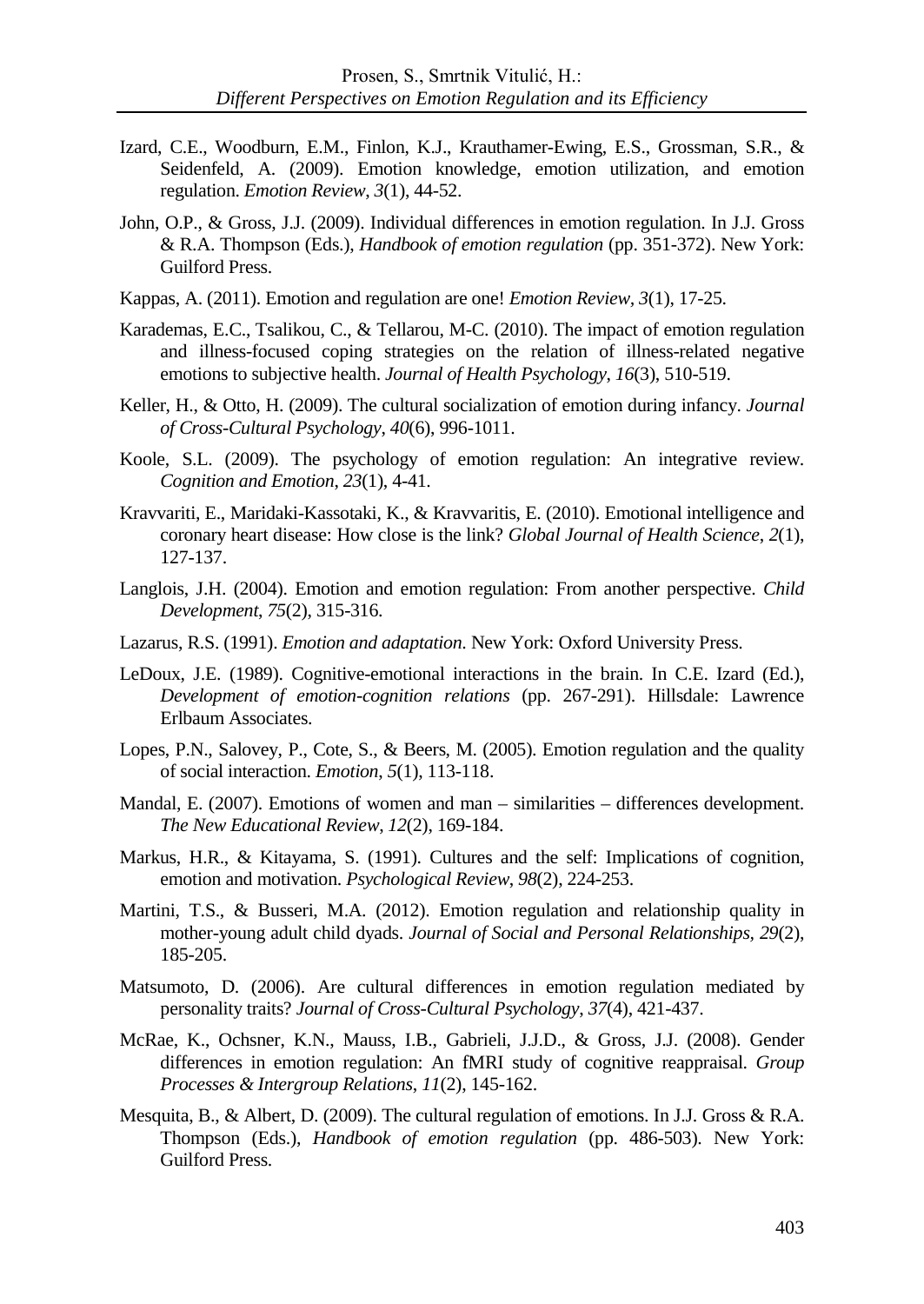- Meyer, D.K., & Turner, J.C. (2007). Scaffolding emotions in classroom. In P.A. Schutz & R. Pekrun (Eds.), *Emotion in education* (pp. 243-258). Amsterdam: Academic Press/Elsevier.
- Oatley, K., & Jenkins, J.M. (1996). *Understanding emotions*. Cambridge, MA: Blackwell Publishers.
- Ogden, P., Minton, K., & Pain, C. (2006). *Trauma and the body*. New York: W.W. Norton.
- Panksepp, J. (1994). The basics of basic emotions. In P. Ekman & R.J. Davidson (Eds.), *The nature of emotion* (pp. 20-24). New York: Oxford University Press.
- Prosen, S., Smrtnik Vitulić, H., & Poljšak-Škraban, O. (2013). Observing teachers' emotional expression in their interaction with students. *The New Educational Review*, *31*(1), 75-85.
- Richards, J.M., Butler, E.A., & Gross, J.J. (2003). Emotion regulation in romantic relationships: The cognitive consequences of concealing feelings. *Journal of Social and Personal Relationships*, *20*(5), 599-620.
- Richards, J.M., & Gross, J.J. (2000). Emotion regulation and memory: The cognitive costs of keeping one's cool. *Personality Processes and Individual Differences, 79*(3), 410- 424.
- Rubin, K.H., Coplan, R.J., Fox, N.A., & Calkins, S.D. (1995). Emotionality, emotion regulation and preschoolers' social adaptation. *Development and Psychopathology*, *7*(1), 49-62.
- Salzman, J.P. (1997). Ambivalent attachment in female adolescents: Association with affective instability and eating disorders. *International Journal of Eating Disorders, 21*, 251-259.
- Scherer, K.R. (2011). On the rationality of emotions: or, When are emotions rational? *Social Science Information*, *50*(3-4), 330-350.
- Schore, A.N. (2001). The effects of early relational trauma on right brain development, affect regulation, and infant mental health. *Infant Mental Health Journal*, *22*(1-2), 201- 269.
- Sheppes, G., & Gross, J.J. (2011). Is timing everything? Temporal considerations in emotion regulation. *Personality and Social Psychology Review*, *15*(4), 319-331.
- Siegel, D.J. (1999). *The developing mind.* New York: Guilford Press.
- Smrtnik Vitulić, H. (2009). The development of understanding of basic emotions from middle childhood to adolescence. *Studia Psychologica*, *51*(1), 3-20.
- Suveg, C., & Zeman, J. (2004). Emotion regulation in children with anxiety disorders. *Journal of Clinical Child and Adolescent Psychology*, *33*(4), 750-759.
- Thompson, R.A. (2011). Emotion and emotion regulation: Two sides of the developing coin. *Emotion Review, 3*(1), 53-61.
- Thompson, R.A., & Goodman, M. (2010). Development of emotion regulation: More than meets the eye. In A.M. Kring & D.M. Sloan (Eds.), *Emotion regulation and psychopathology* (pp. 38-58). New York: Guilford Press.